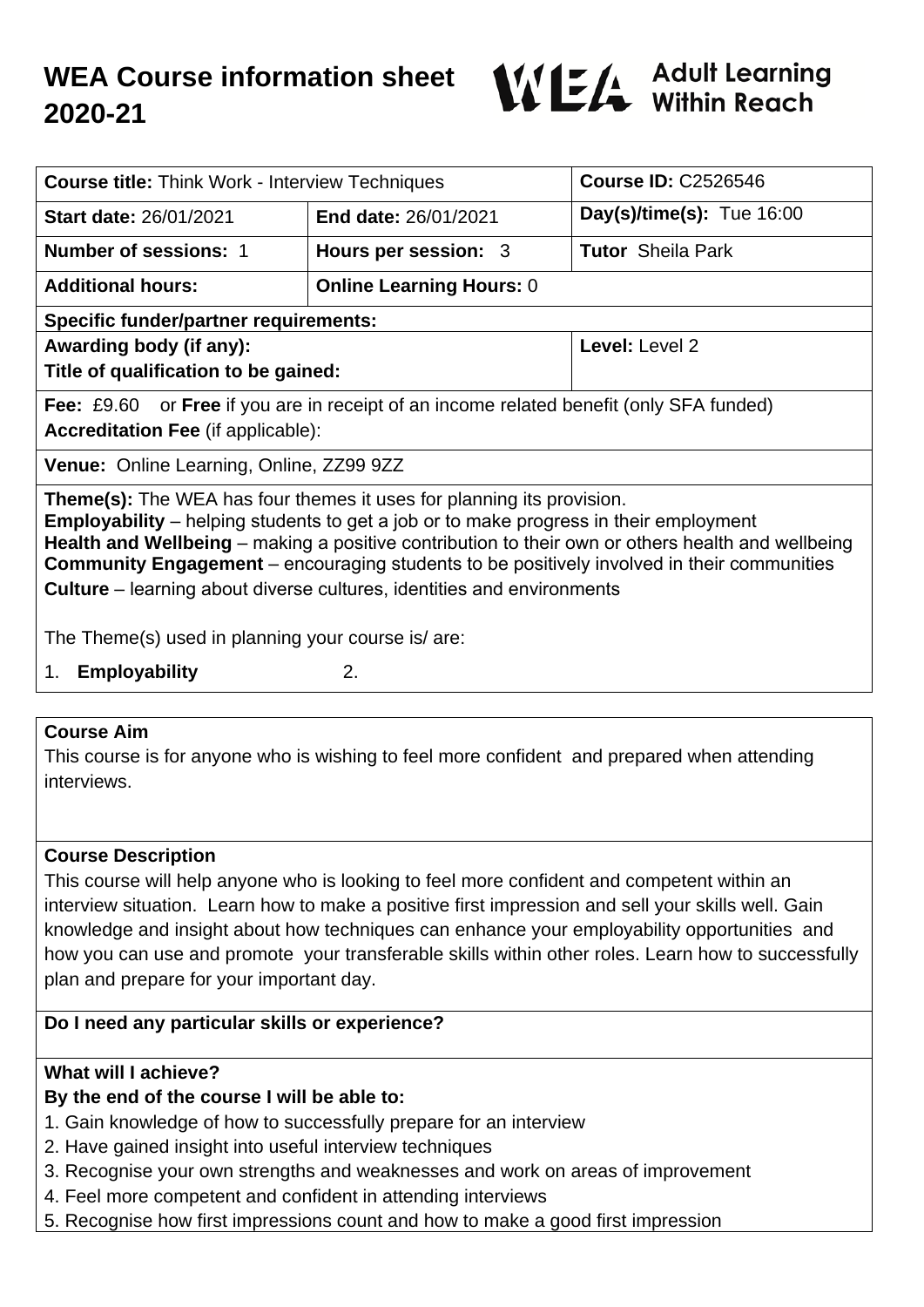# **What teaching methods will be used and will there be work outside of the class?**

- The WEA's digital learning platform, Canvas will be used to provide resources or to support lessons, enable assessment, provide learner feedback and for other activities for individuals away from the course. If you want to understand more about our digital learning platform please visit: http://bit.ly/WEAonline

- The WEA tutor will use a range of different teaching and learning methods and encourage you and the group to be actively involved in your learning

- You may be asked to undertake additional work in your own time to support your learning
- You will be expected to carry out a range of activities in your own time

# **What kind of feedback can I expect from the tutor?**

- A range of informal activities will be used by the tutor to see what you are learning which may include quizzes, question and answer, small projects and discussion

- You will have opportunities to discuss your progress with your tutor
- You will be encouraged to share your work with the group and discuss your learning
- You will be encouraged to consider other students work and give your opinions and suggestions

- Within your own pace it would prove beneficial to practice the techniques which you have learned in class to enhance and strengthen your employability prospects

# **What else do I need to know? Is there anything I need to bring?**

- What you need: You will need an internet connection, speakers, a microphone and a webcam so that you can use our video learning platform, Zoom. If you'd like to understand more Zoom please visit: http://bit.ly/ZoomSpec

- You will also need access to the internet outside of your sessions. You could do this using a smart phone, tablet, laptop or a desktop computer (at home or through a library etc.).

- You will need a personal email address to join the WEA's digital learning platform, Canvas so that you can receive resources, record your progress and achievement and to work with others and share ideas. If you want to understand more about our digital learning platform please visit: http://bit.ly/WEAonline

- Nothing else is needed

- It would be helpful if you had access to the internet (Mobile phone, tablet or computer at home or through a library etc.)

- You may wish to bring a notepad to your lesson to record notes

# **Pre-course work, reading and information sources**

- No pre reading or pre course work is required

## **Possible next steps after this course (including career opportunities if appropriate)**

- Progress to another WEA course
- Progress to a course with another provider
- This course could lead to a range of job opportunities. Follow link to National Careers Service for more details https://nationalcareersservice.direct.gov.uk/
- Become involved with the WEA in a range of voluntary work and other activities including campaigning as a WEA member
- Become involved as a volunteer for a WEA partner or another organisation